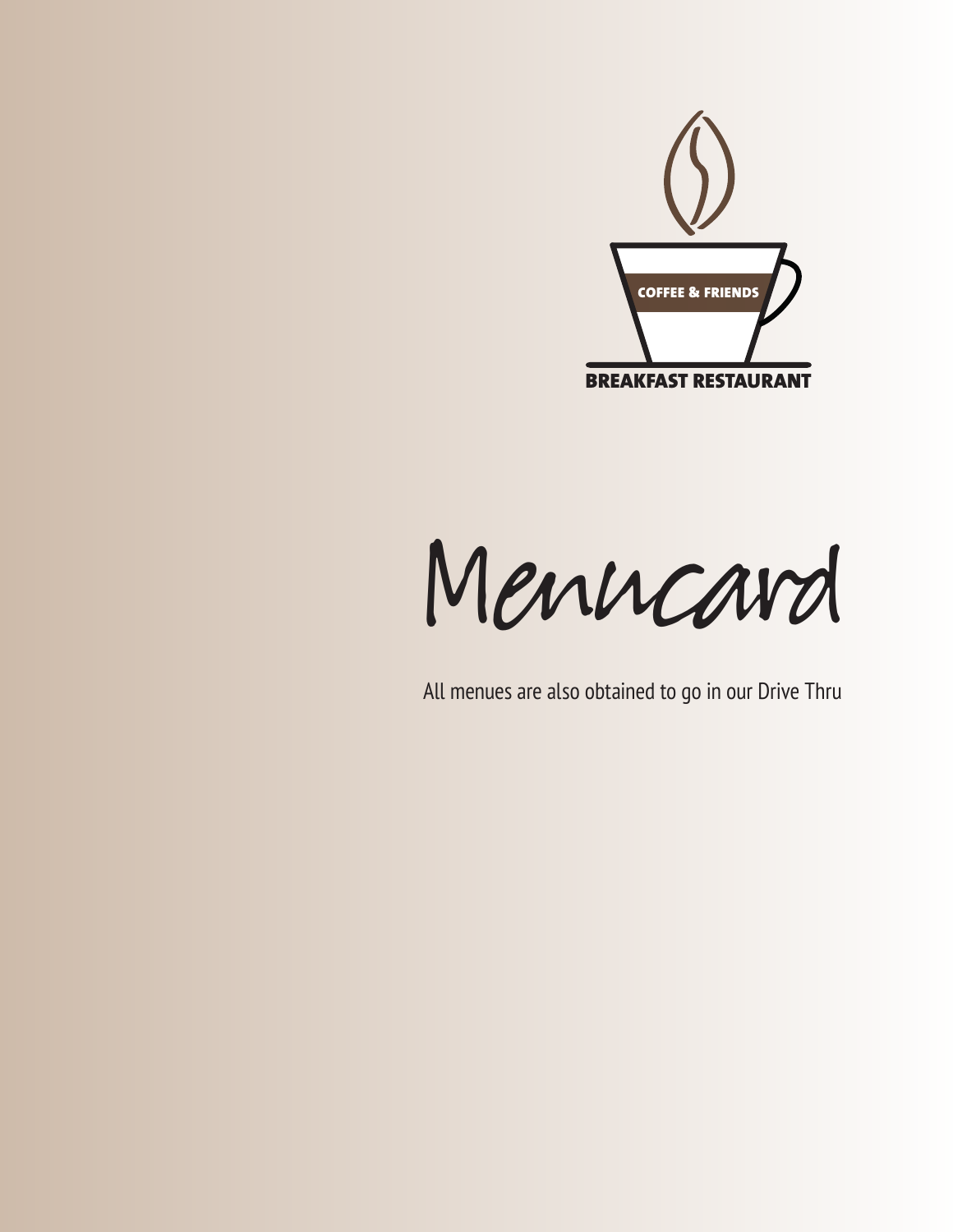# **Breakfast**

# **Any order with toast (White, Wheat or Rye), home fries or fruit salad**

# **Eggs Benedict**

Poached eggs and ham on an English muffin, topped with hollandaise sauce and grilled asparagus.

# **Steak with Eggs**

Cooked to order with home fries and toast.

### **Farmer Scramble**

2 eggs scrambled with bacon, tomatoes, green peppers and Cheddar cheese, onions. Served with home fries and toast.

# **Our omelets are made with 3 eggs and served with home fries and toast (White, Wheat or Rye)**

# **Spanish Omelet**

Ham, cheese, salsa, tomatoes, onion and green peppers.

# **Greek Omelet**

Fresh spinach, Feta cheese, tomatoes and bacon or ham.

#### **Western Omelet**

Ham, Cheddar cheese, onions and green peppers.

# **Fit Fare**

Egg white omelet with fresh spinach and asparagus. Served with sliced tomatoes and toast.

# **Build your own Omelet (3 ingredients)** | **each additional item**

Bacon, ham, sausage, cheese (American, Cheddar, Swiss, Feta), green peppers, onions, tomatoes, avocado, asparagus, spinach

# **Eggs to Order**

2 eggs any order style with choice of bacon, sausage or ham.

# **Texas French Toast**

Thick French bread toasted in egg butter. Served with bacon or sausage.

# **Biscuits & Gravy**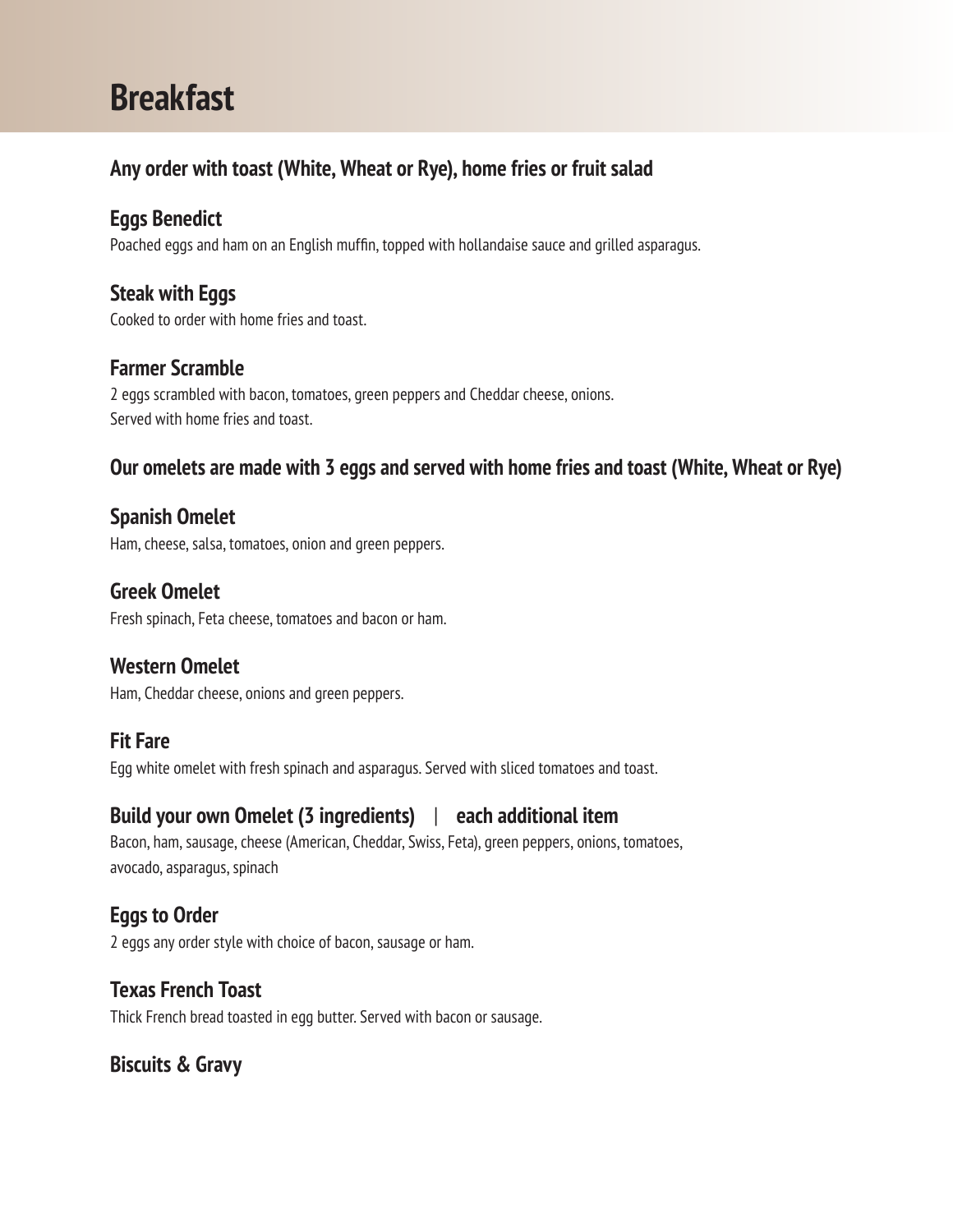# **Breakfast**

#### **The Power Starter (Birchermüesli)**

Birchermüesli is in Switzerland a popular breakfast dish based on raw rolled oats and other ingredients. It includes grains, fresh or dried fruits, seeds and nuts and is mixed with milk and yogurt. Served with Swiss bread.

### **Breakfast Enchiladas**

Bacon, sausage, onions, cheese and eggs wrapped in 6 inch tortillas, topped with homemade cheese sauce and chopped bacon. Side of salsa and sour cream.

#### **Fisherman's Special**

Bacon and scrambled eggs on fresh butter croissant.

# **Belgian Waffle**

#### **Strawberry Banana Waffle**

A golden Belgian waffle topped with fresh strawberries and bananas, powdered sugar and whipped cream.

#### **The Patriot Waffle**

A golden Belgian waffle topped with fresh strawberries, blueberries and powdered sugar and whipped cream.

#### **Buttermilk Pancakes**

#### **Buttermilk Pancakes with bacon or sausage**

**Buttermilk Pancakes with blueberries, strawberries or banana**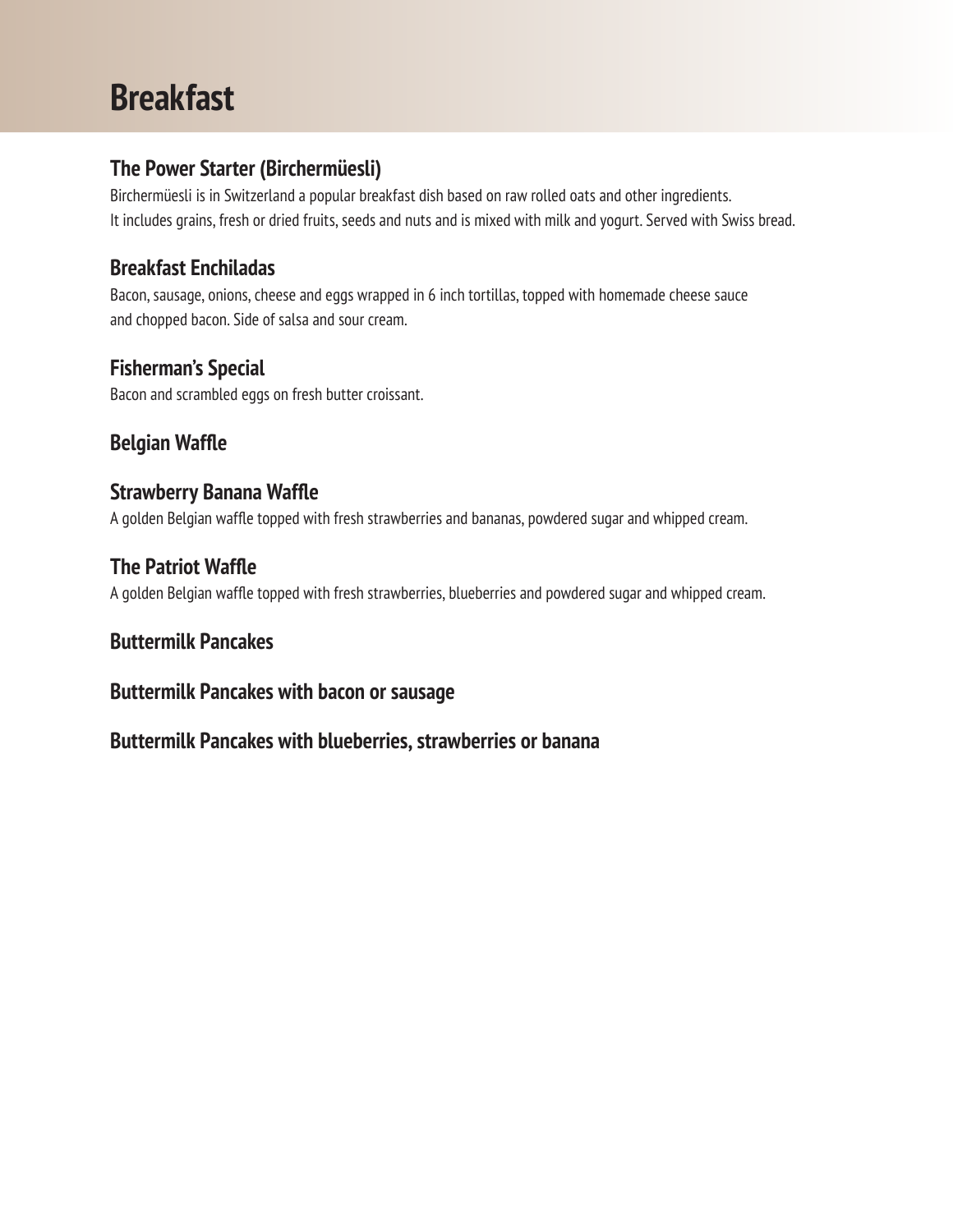# **Sandwiches & Specials**

### **Turkey Avocado Melt (choice of bread – White, Wheat or Rye)**

Sliced oven roasted turkey, fresh avocado and Muenster on bread of your choice. Served with home fries.

# **BLT (choice of bread – White, Wheat or Rye)** | **add fresh avocado**

The timeless classic! Served with home fries.

# **Grilled Cheese (choice of bread – White, Wheat or Rye)**

With bacon or ham and tomatoes. Served with home fries.

# **The Good Girl**

A bowl full of fruit salad with blueberries, strawberries, cantaloupe, banana and pineapple. Served with strawberry yogurt on the site.

### **Club Sandwich (choice of bread)**

Lettuce, tomatoes, ham, turkey and bacon. Served with home fries.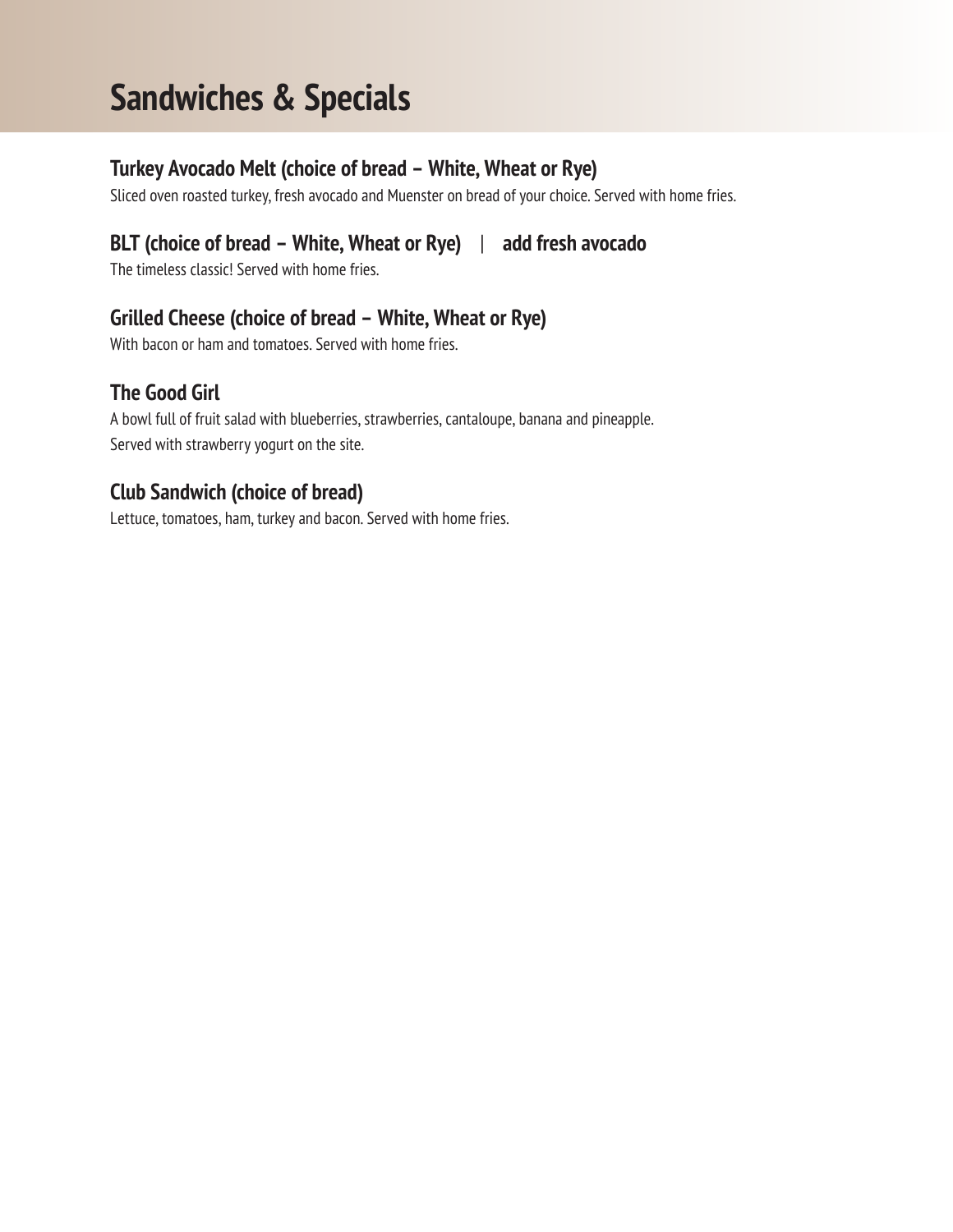# **Side's & Add Ons**

# **Sides Orders**

**Fruit Salad Bowl**

**Home Fries**

**Home Fries with bacon and cheese**

**Ham, Bacon, Sausage**

**Add Country Sausage Gravy**

**Fruit Salad**

**Grits**

**Corn Beef Hash**

**English Muffin**

**Biscuit, Toast**

**Add Cheese**

**Add Onions and Peppers**